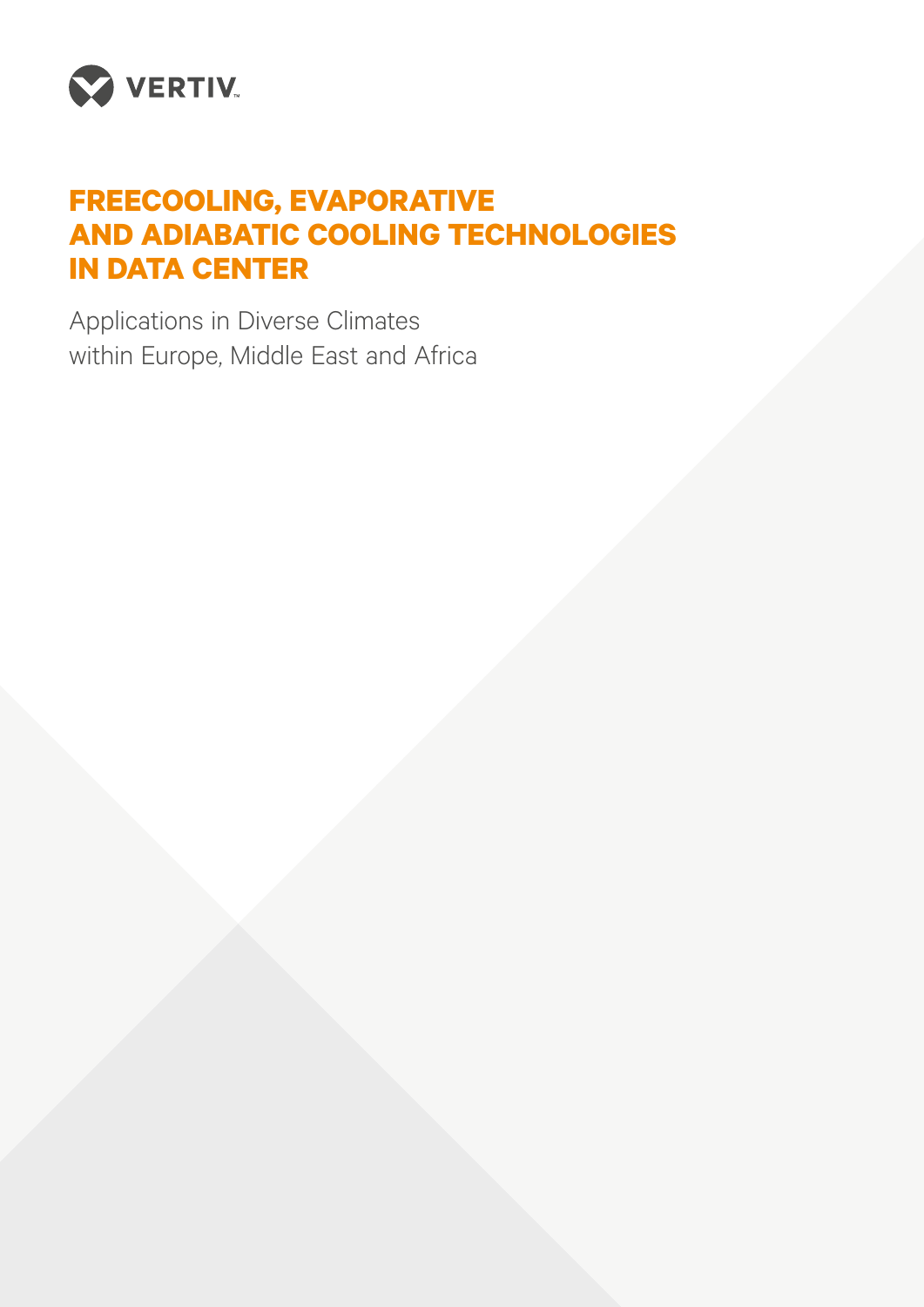# **Freecooling, Evaporative and Adiabatic Cooling Technologies in Data Center Applications**

Just a few years ago, the standard working temperature of a data center white space was approximately 22 °C. Today, it is quite normal to have data centers running between 24-27 °C in front of the servers, as confirmed by the American Society of Heating, Refrigerating and Air Conditioning Engineers (ASHRAE), who expanded its data center operating temperature guidelines. The data center environment is getting hotter and data center management has evolved accordingly to incorporate more power and higher temperatures.

Data center designs, in accordance with ASHRAE guidelines, have thus accepted to move to the upper limit of the recommended envelope, and in some cases, even to the allowable ranges (A1-A4), allowing data center managers and manufacturers to be creative with cooling solutions. One of the most efficient solutions that have recently been introduced is adiabatic and evaporative cooling: an ancient technique brought into the 21<sup>st</sup> century.



*Figure 1. ASHRAE guidelines*

#### **Using Freecooling Technology in Europe, Middle East and Africa (EMEA)**

The traditional cooling approach considers open aisle architectures with return air temperatures to cooling units between 22-26°C and supply air temperatures to the data center between 10-14°C to be considered standard. With the use of intelligent air distribution management to the servers, data center designers and facility managers can increase chilled water temperatures from the standard 7-12°C, to 20-26°C. As a result of the Vertiv™ SmartAisle™ cold aisle containment solution, the servers' exact cooling and airflow needs are met, thus investing only necessary kilowatts in targeted cooling.

The Vertiv SmartAisle solution increases space efficiency and provides uniform and predictable temperature to all IT equipment, directly controlling cold aisle temperature and humidity.

Combined with the right chiller, such as the Liebert® HPC freecooling chiller or the Liebert AFC adiabatic freecooling chiller, the benefits are even greater:

- Higher capacity at smaller footprint
- Significant energy savings as a result of the freecooling usage for a significant number of hours per year
- Low noise operation.

In this paper, we will investigate the impact of using freecooling technologies with and without adiabatic and evaporative technologies in major EMEA cities.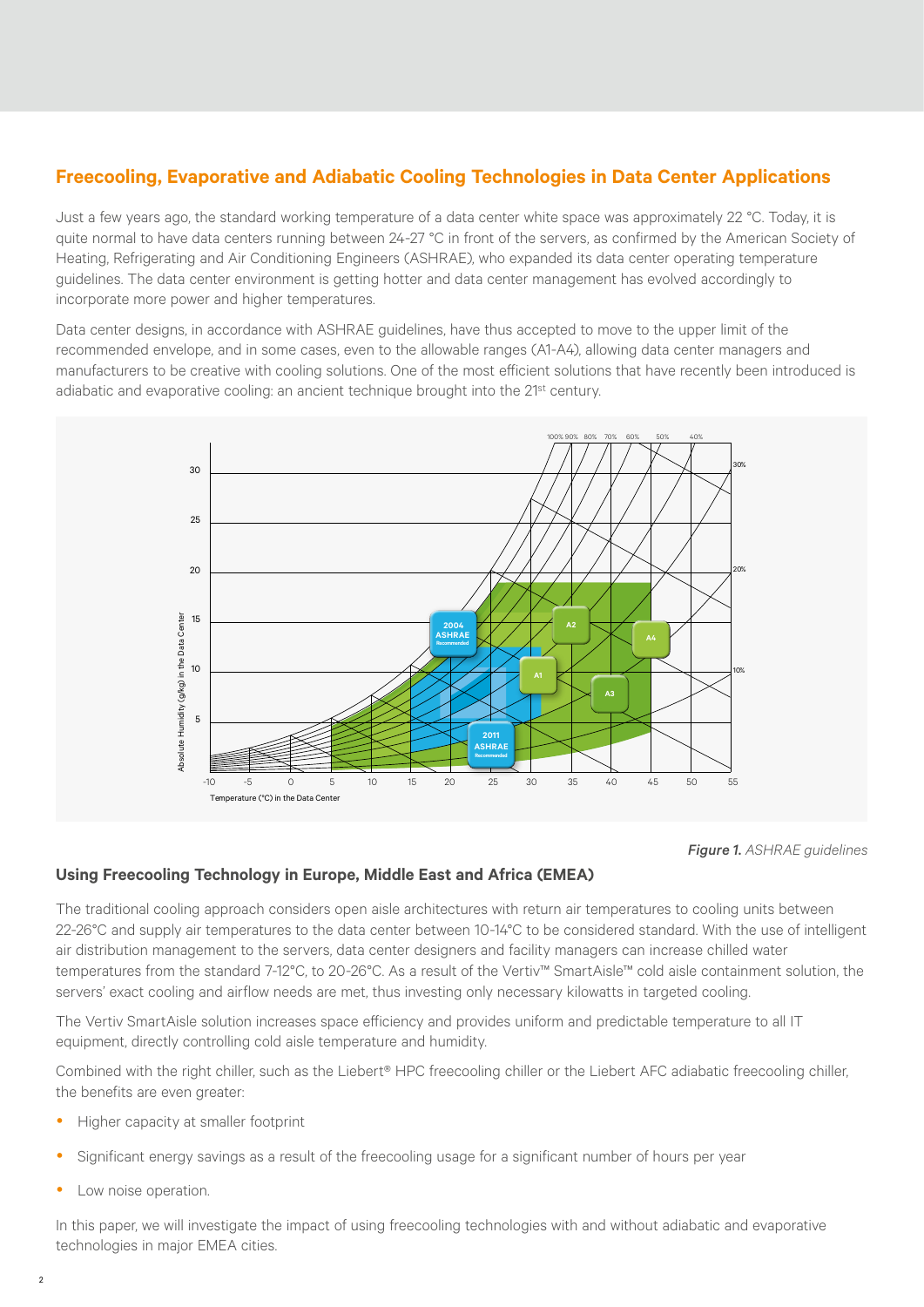

# **Introducing Adiabatic and Evaporative Cooling Technologies**

#### *How Adiabatic and Evaporative Cooling Works*

By using an ancient process with a heritage that can be traced back to the Roman Empire, adiabatic/evaporative cooling is a process of reducing air temperature as a result of water evaporation in the air. Over 2,000 years ago, the system was used to lower the temperature in a hot room by spraying water into the air or on the floor, which has a cooling effect on the area as the water evaporates.

Today, adiabatic/evaporative cooling uses the principles of the ancient system with the benefit of 21st century technology within the category of thermal management units.

## *The Benefits of Adiabatic Cooling Applied to Freecooling Chillers*

The ancient adiabatic cooling principle can be used today to significantly reduce data center energy bills. One of the most interesting possible applications is the enhancement of a freecooling chiller's efficiency, obtained by humidifying ambient air going into the heat rejection coils (both the condensing and freecooling ones). The ambient air is humidified and cooled down, without incurring in any additional energy cost, by passing through wet pads.

Air is thus delivered at a lower temperature to the freecooling and the condensing coils, thus achieving respectively a higher freecooling capacity and a more efficient compressor operation.

With a chiller operating at full load, the following annual energy savings can be expected when adopting this system:

- Compared to a freecooling chiller, a saving of 25-35%
- Compared to a standard air-cooled chiller, a saving of 60-65%.

In cases of systems with redundancy and part load conditions, the energy savings can be even higher.

The adiabatic freecooling chiller thus offers new levels of efficiency, allowing data center managers to reduce overheads.

## *Liebert® AFC - The First Integrated Adiabatic Freecooling Chiller in the Market*

As a result of these smart applications, new generation data centers will be able to provide unparalleled benefits in terms of cost saving, reliability and cooling availability.

A freecooling chiller with an integrated adiabatic system design in one single unit is, in fact, able to guarantee 100% cooling even in the worst environmental conditions of ambient temperatures peaks. This also holds true in the case of water shortages, where back-up compressors will provide full capacity whenever needed. Another significant advantage of such unit is its ability to retrofit existing thermal management systems or existing chilled water type designs, without the need to re-design the entire cooling infrastructure. It is important to note that the Liebert® AFC reaches its peak performance when operated in conjunction with floor mount units such as Liebert PCW and Vertiv™ SmartAisle™ containment, thus granting superior freecooling and energy savings.

So far, cutting-edge data centers have been preferably located in cold climatic areas, in order to leverage the cold ambient air, thus increasing the use of freecooling and consequently improving annual efficiency. For example, the best mechanical power usage effectiveness (pPUE) value that can be achieved by a highly efficient freecooling system in Northern Europe (i.e. a chilled water system in Oslo, working between 20°-15°C water temperatures) is in the range of 1.11-1.15.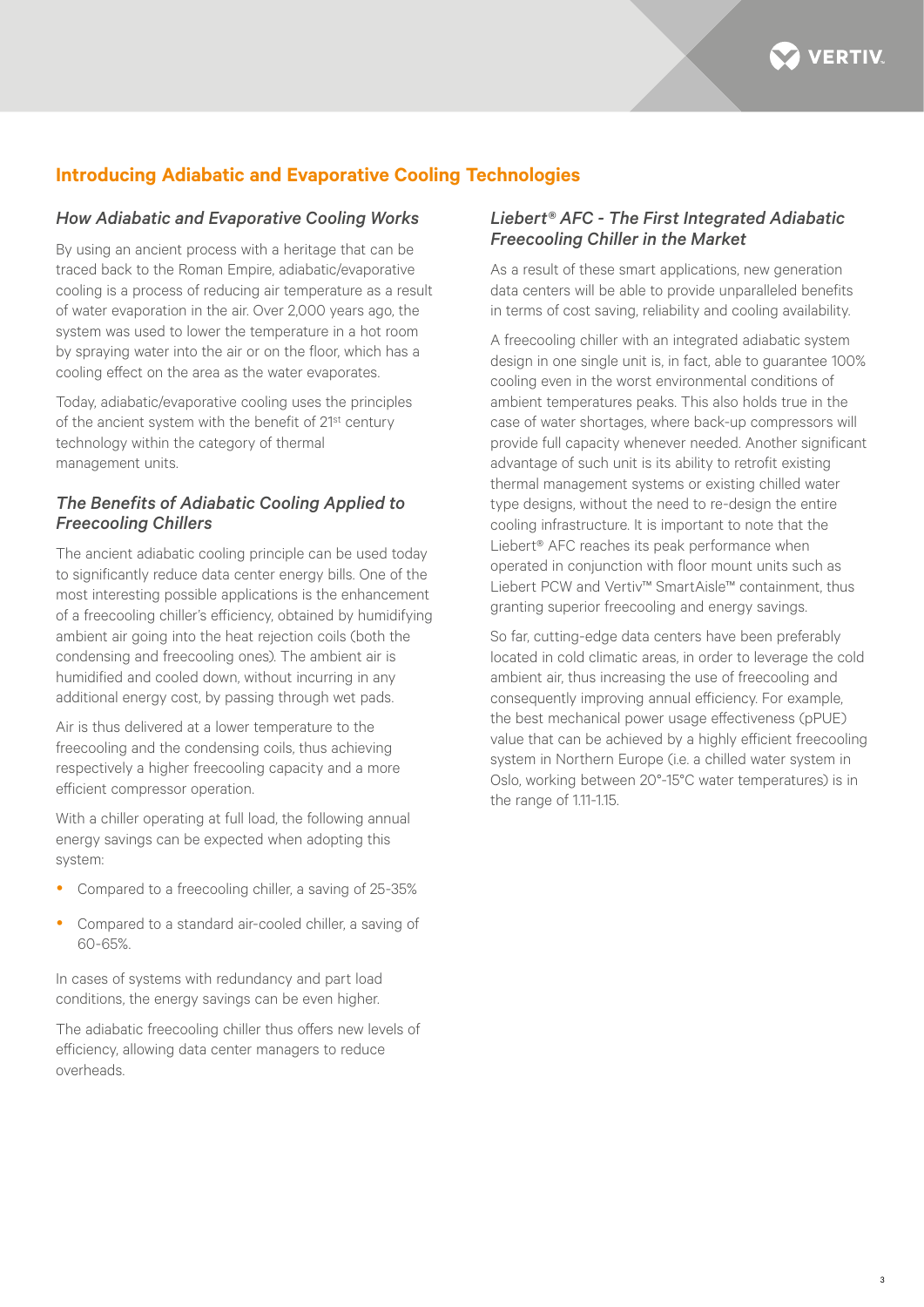In **warm countries**, such as the Mediterranean area, the use of freecooling is traditionally very limited and compressors cover most of the cooling load, in terms of hours per year. For this reason, data center managers conventionally conceived freecooling systems as being less attractive compared to a standard air-cooled chiller system; the latter achieving pPUE values of 1.2-1.3.

The recent trend, however, has seen freecooling become increasingly convenient, as a result of an increase in chilled water temperatures alongside the increase in data center air temperatures.



*Figure 2. Adiabatic cooling allows for pPUE values as low as 1.1 even in southern EMEA countries.*



*Figure 3. Liebert® AFC adiabatic pads*

An adiabatic wet pad system is able to decrease the temperature of the air entering the freecooling coils of 5-10°C (depending upon weather conditions), thus allowing freecooling to operate at even higher ambient temperatures.

This system, moreover, delivers even greater benefits to the data centers working at partial loads; as a result of a considerable adiabatic freecooling capacity which covers the load almost all year round.

The compressors' cooling back-up is called on duty only in case of simultaneous peaks both in data center loads and external ambient temperatures: but this happens only for a very limited amount of hours per year.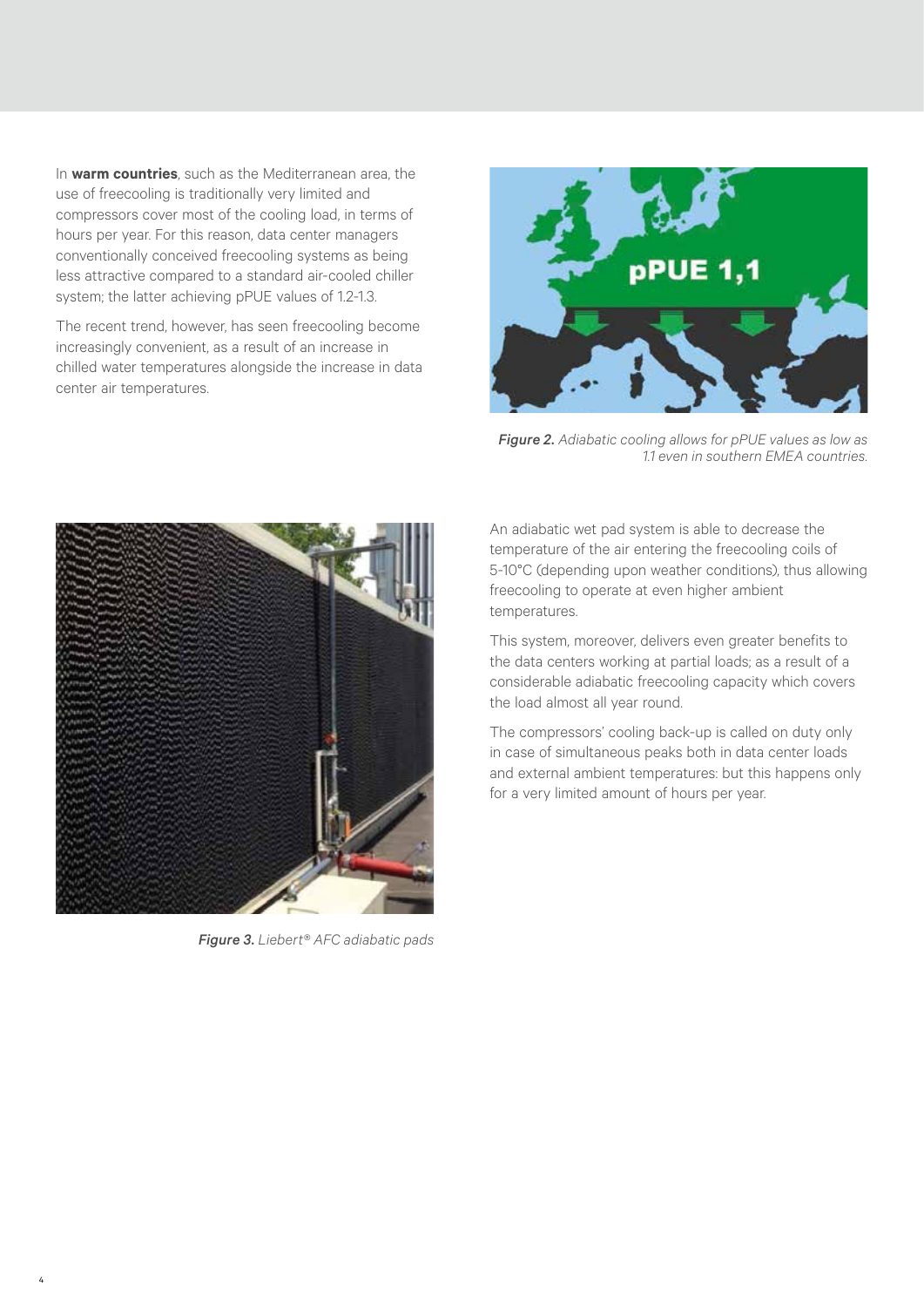**VERTIV** 

If we consider two different European cities, such as London and Madrid, as shown in *Figure 4*, it is clear that, **at full data center load**, Liebert® AFC can run in hybrid mode (adiabatic freecooling plus backup compressors) at almost 100% of the time. Even more impressive is that even in cities such as Dubai, which register a higher average ambient temperature, the hybrid mode is active for 50% of the time.



*Figure 4. Liebert AFC annual operating modes in London, Madrid, Dubai, 1 MW Tier 4 data center at full load (chillers at 50% load) – Adiabatic ON for ambient temperatures >8°C*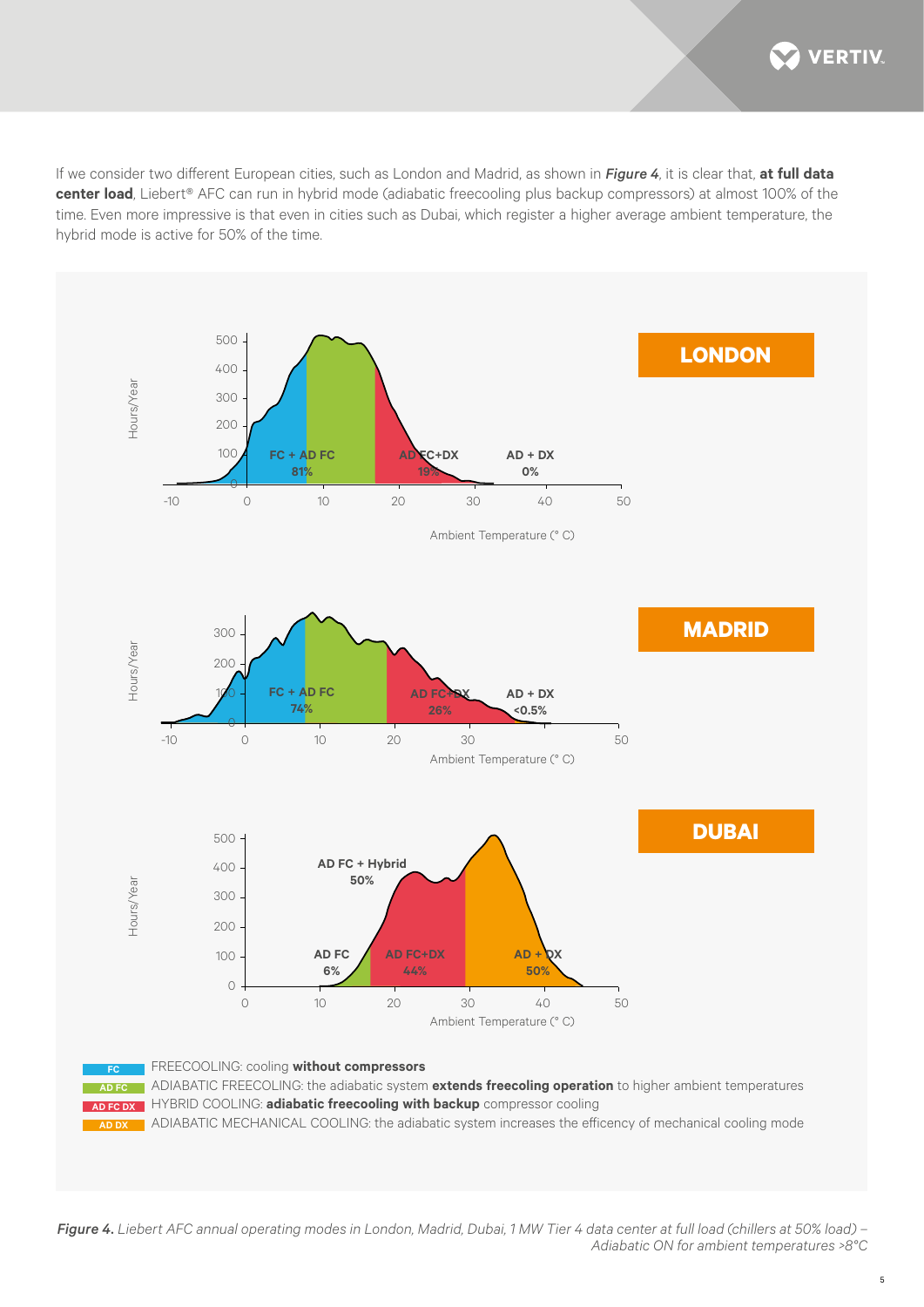The benefits are significant also when we examine the mechanical power usage effectiveness obtained using our Liebert® AFC solution. If we consider a legacy solution, including a standard chilled water floor mount unit and an air-cooled chiller (units with efficiency at standard market levels), the pPUE obtained is of **1.21 in London and 1.31 in Dubai**. If we consider the same data center requirements, but with Liebert PCW and Liebert AFC (working with designed chilled water temperatures of 26-20°C and a data center air supply of 22°C) the pPUE obtained is of **1.06 in London and 1.18 in Dubai**, which are both significantly lower values compared to those obtained with the legacy solution.

6

In these units, in fact, the water consumption has a very low impact in terms of costs when compared to the energy savings achieved.

This is possible as a result of an optimized design and advanced control logic specifically conceived for this new product. The electronic control predictively calculates the balance between water and energy costs and implements the combination which optimizes operating costs.

| <b>CITY</b> | <b>AIR-COOLED CHILLER</b> | STEP <sub>1</sub><br><b>FREECOOLING CHILLER</b> | STEP <sub>2</sub><br><b>FREECOOLING CHILLER</b> | <b>STEP 3</b><br><b>ADIABATIC</b><br><b>FREECOOLING CHILLER</b> |
|-------------|---------------------------|-------------------------------------------------|-------------------------------------------------|-----------------------------------------------------------------|
|             | <b>CW 12-7 °C</b>         | <b>CW 15-10 °C</b>                              | <b>CW 26-20 °C</b>                              | <b>CW 26-20 °C</b>                                              |
| London pPUE |                           | pPUE                                            | pPUE                                            | pPUE                                                            |
|             | 1.21                      | 1.17                                            | 1.09                                            | 1.06                                                            |
| Madrid pPUE |                           | pPUE                                            | pPUE                                            | pPUE                                                            |
|             | 1.22                      | 1.18                                            | 1.12                                            | 1.07                                                            |
| Dubai       | pPUE                      | pPUE                                            | pPUE                                            | pPUE                                                            |
|             | 1.31                      | 1.32                                            | 1.24                                            | 1.18                                                            |

*Figure 5. pPUE values in different cities. These values consider a chilled water system composed of CRACs, pumps and different chiller technologies.*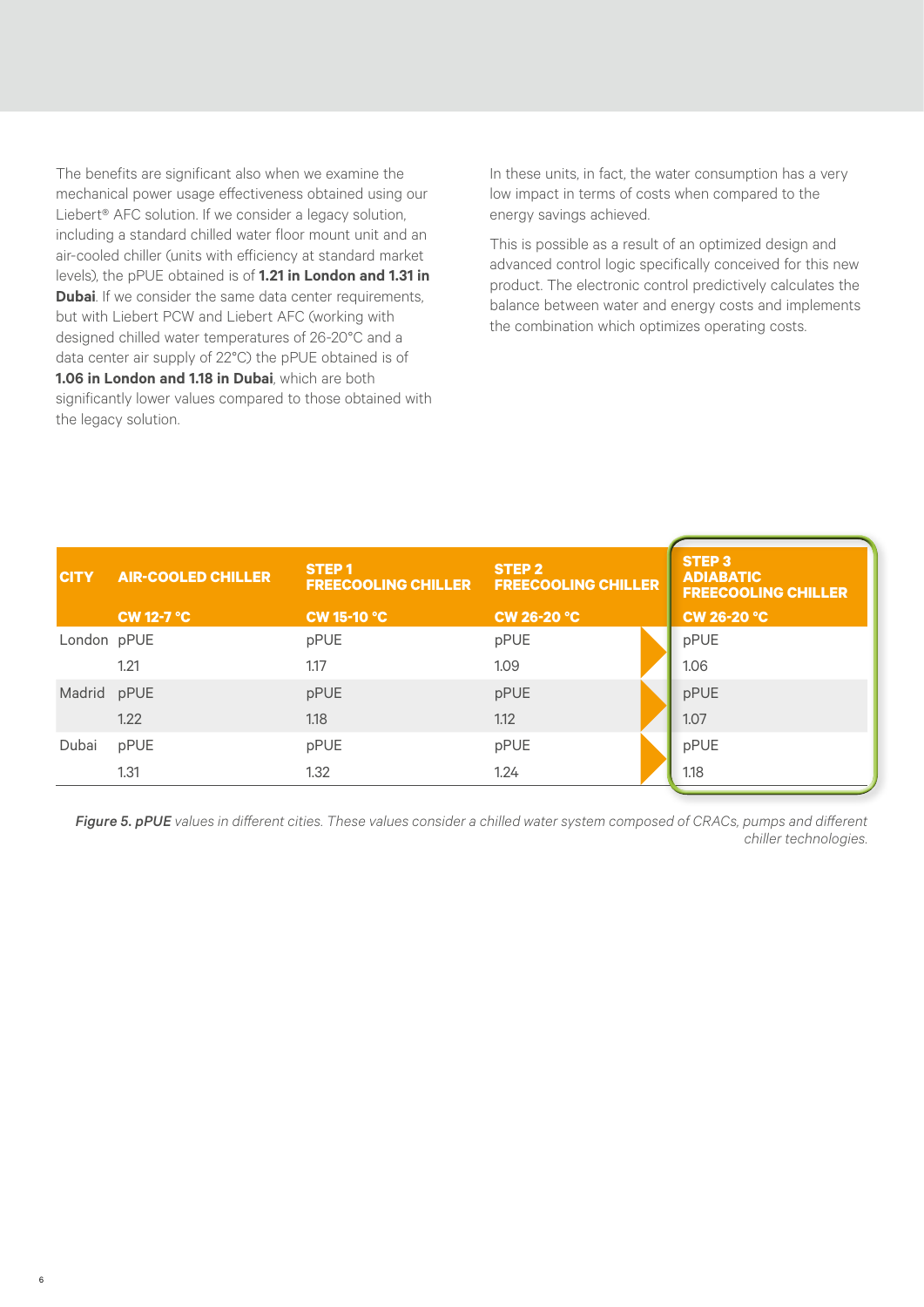**VERTIV** 

# **The Benefits of Evaporative Cooling Applied to Indirect Evaporative Freecooling Units**

The Liebert® EFC is Vertiv's indirect evaporative freecooling unit which acts as a complementary unit to the Liebert AFC adiabatic freecooling chiller. Both use the adiabatic/evaporative cooling technology, but the former also includes indirect air-to-air heat exchange.

The Liebert EFC is capable of reducing air temperatures by leveraging the evaporative cooling principle through the evaporation of pressurized water which cools the surrounding air. The highly efficient evaporative system sprays water inside the unit, as well as onto the heat exchanger to enable cooling even at high ambient air temperatures, without the need for mechanical cooling.

The evaporative principle uses air to absorb water that is sprayed at high pressure. Water evaporation thus removes heat from the air and cools the outside air temperature. Outside air consequently transitions from dry bulb temperature to wet bulb temperature (*Figure 6* shows the transition from 35°C to 20°C). The use of evaporative cooling allows freecooling operation to be maximized and compressor-related cooling to be reduced to a minimum, thus optimizing operating costs even further.



*Figure 6. The Psychrometric Chart*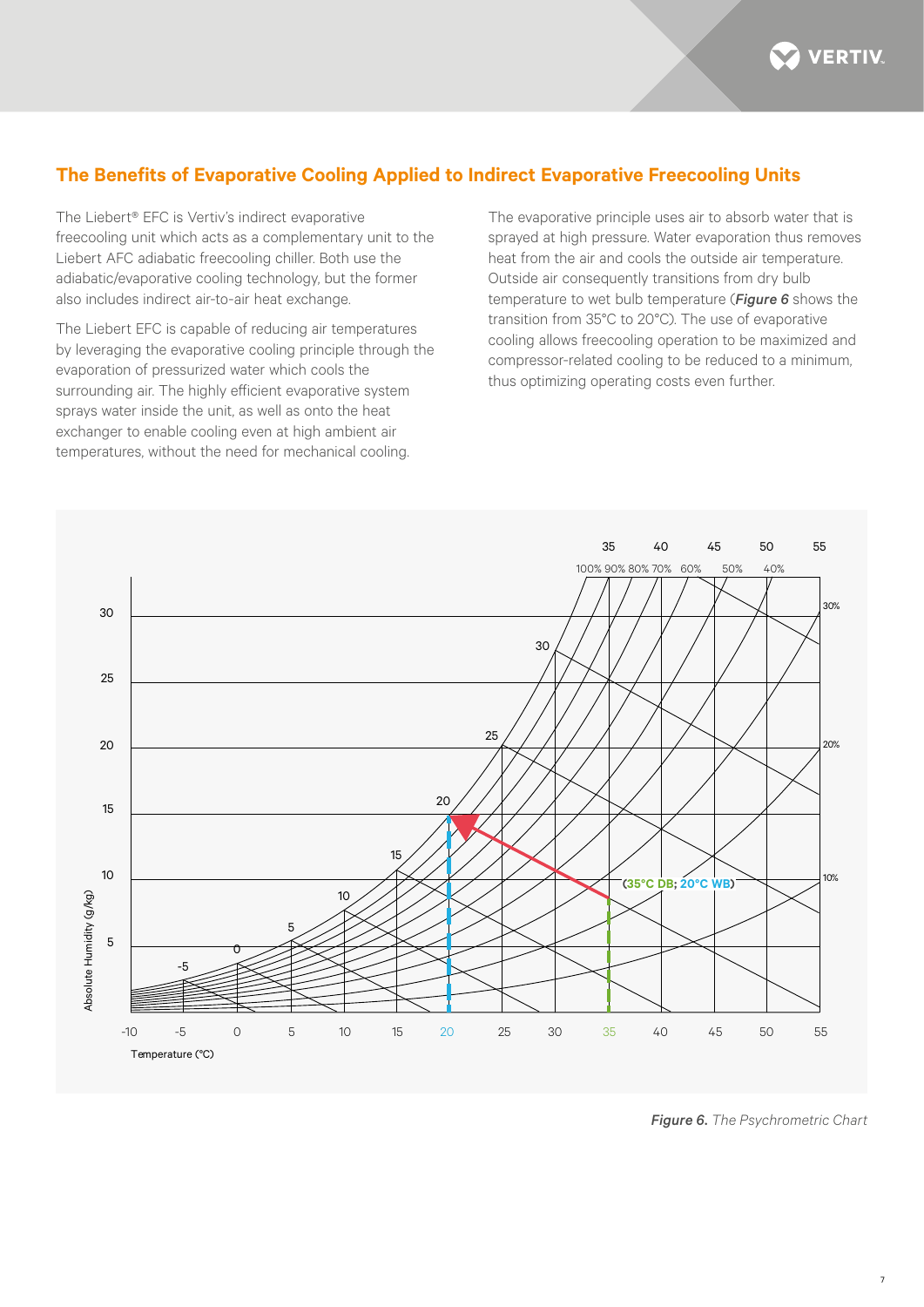In order to optimize the overall system efficiency, the Liebert® EFC unit has been designed to automatically change its operating mode according to the external environment. When the external air is cold enough to allow for freecooling, the unit works in dry operation mode (winter operation mode).

Higher ambient temperatures and external humidity determine unit capacity and performance as the evaporative effect is directly associated to the external air capacity in order to absorb water.

When the unit operates in environments with a higher temperature and lower relative humidity (summer operating mode), Liebert EFC works in evaporative mode. In climates featuring high levels of humidity, the unit may require the integration of a Direct Expansion (DX) system or the installation of a Chilled Water (CW) coil (DX/CW operation mode).





#### **Wet Operation**

Air-to-Air Heat Exchange Via the Spraying of Water to the External Air Side



## **DX/CW Integration**

External Air Is too Hot to Achieve 100% Cooling with Adiabatic, the DX Module Is thus Integrated to Cover the Missing Capacity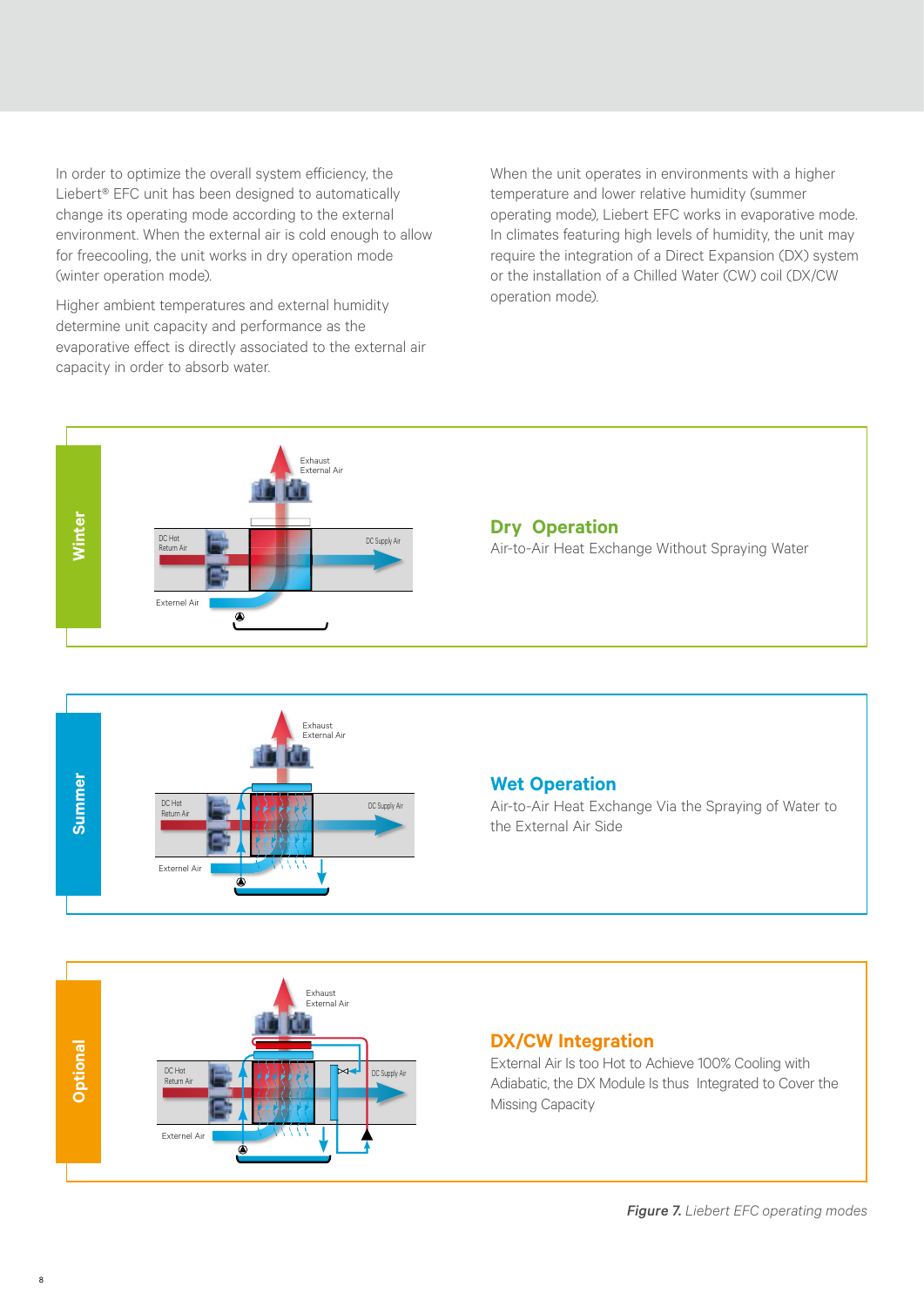**VERTIV** 

While respecting ASHRAE guidelines, the Liebert<sup>®</sup> EFC unit can be installed not only in colder climates, where the unit takes advantage of the dry operating mode, but also in hotter ones (as shown in Figure 8 for Istanbul), where DX operation is reduced to a minimum and used only during extreme temperature peaks that occur throughout the year. This results in a significant reduction in electrical consumption, even at full load (reaching the highest possible savings at partial loads).

The cost function, which is the software logic embedded in the control, optimizes running costs (water and electricity), and, according to the external dry bulb and heat load, selects the most convenient working mode (i.e. dry vs. wet). With the same logic, the cost function will also optimize the use of the optional DX mode.

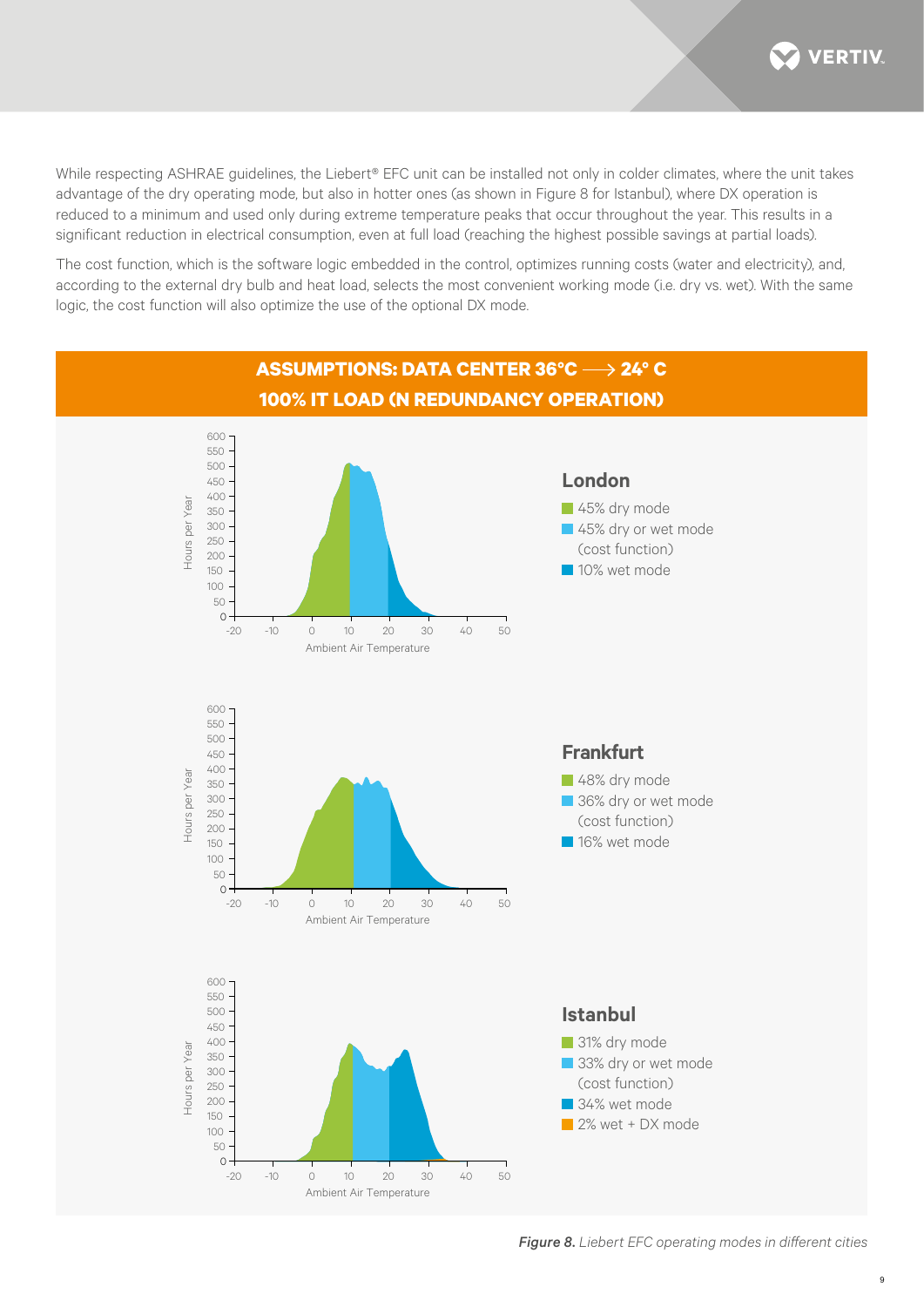One of Liebert® EFC's key differentiators is its state-ofthe-art Vertiv™ ICOM™ Control which guarantees water management and energy optimization both at unit and teamwork level. The user-friendly Vertiv ICOM Control collects information from different units' key parameters and operating modes (dry, wet and DX/CW) while taking into account water and electricity costs. This allows the control to predictively calculate and implement the combination which optimizes operating costs.

Liebert EFC also offers a constant control of data center air via its integrated control logic, ensuring dew point temperature is lower than heat exchanger surface temperature, thus avoiding unnecessary dehumidification which often occurs during extreme winter operation (i.e. temperatures <-20°C). This occurs when the unit's unnecessary internal dehumidification can cause it to exceed ASHRAE recommended minimum humidity levels. The Vertiv SmartAisle™ control logic, moreover, optimizes internal air volumes and temperatures according to specific server needs and allows Liebert EFC to exactly match the servers' airflow needs, ensuring that not even a single watt is wasted in moving or cooling unnecessary air.

As a result of these state-of-the-art technologies, both in terms of servers and in thermal management technologies, top efficient data centers today can also be built in warmer climates, thus contributing and leading the way to a significant reduction in global energy consumption.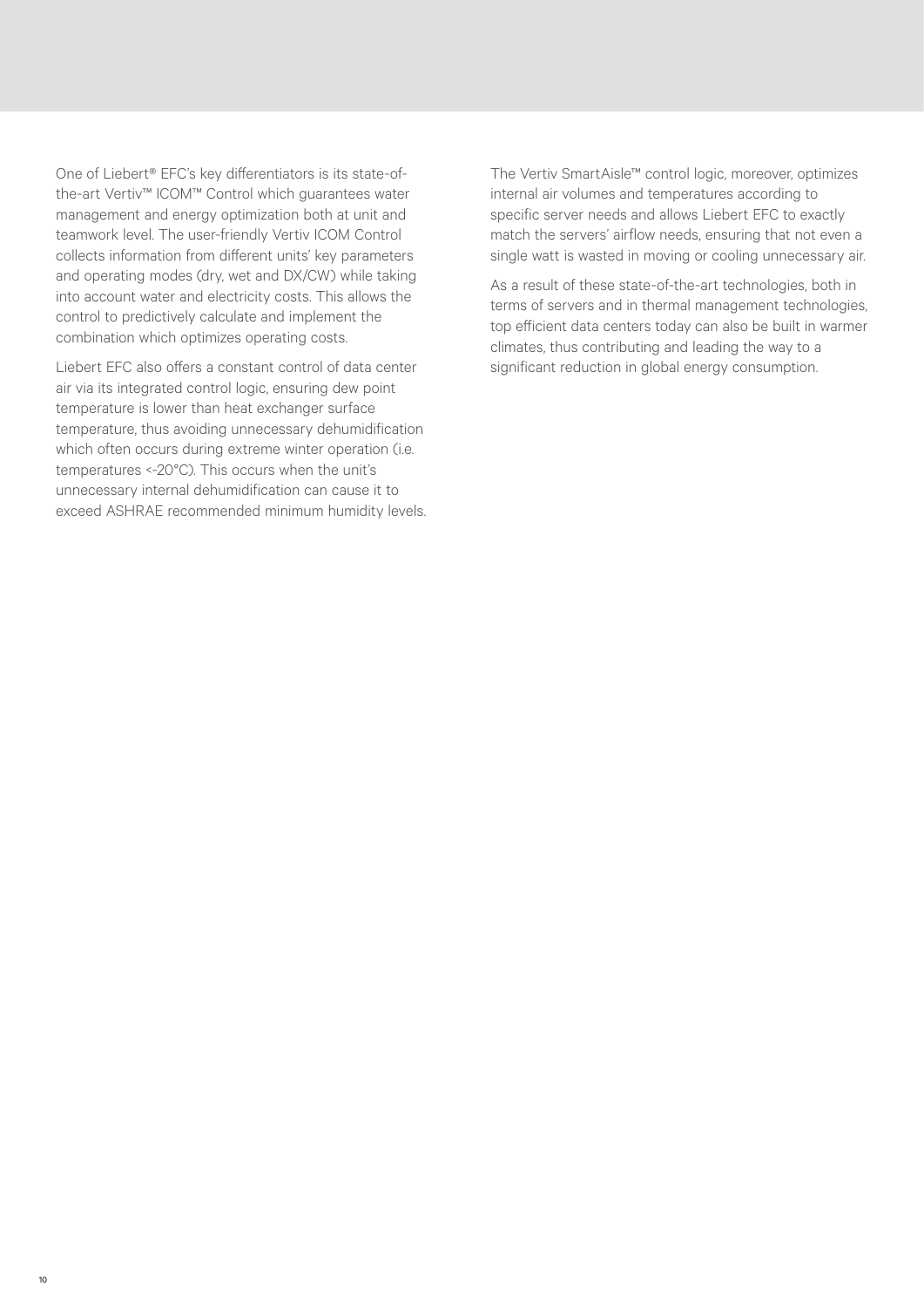

# **The Thermal Management Product Portfolio**

With the introduction of the Liebert® AFC adiabatic freecooling chiller and the Liebert EFC indirect evaporative cooling unit, Vertiv™ can offer the solution that better meets any data center need (i.e. maximized availability, reduced total cost of ownership, higher efficiency, lower installation costs, unit modularity or outdoor space limit) independently of the application:

- **Direct expansion systems:** from floor-mount to in the row units able to operate at high return air temperatures suitable for the increased temperatures within which the IT equipment works
- **Chilled water systems:** highly efficient chilled water floor mount units and freecooling chillers that maximize freecooling operation all year round
- Adiabatic chilled water systems: combining adiabatic, freecooling and mechanical cooling technologies in a single unit
- Indirect evaporative freecooling: indirect air-to-air heat exchange and evaporative cooling technologies in one footprint.



## **CHILLED WATER**

## **EVAPORATIVE**

#### **Utmost Efficiency at the Data Center System Level with the Vertiv ICOM™ Control**

The last remarkable aspect of Vertiv's Thermal Management solutions lie in the innovative Vertiv ICOM Control which exploits the function of a single unit operation as well as multiple units working together (the teamwork mode). This feature is extremely important in order to maximize energy efficiency within a data center environment. In addition to the teamwork mode available in any Thermal Management unit, on Liebert AFC and Liebert EFC, the Vertiv ICOM Control also exploits the management of energy and water by collecting information from the different units' key parameters and operating modes while taking into account water and electricity costs.

The control predictively calculates and then implements the combination which optimizes operating costs.

When considering the entire data center scenario, including indoor and outdoor units, the Vertiv ICOM Control becomes the key driver in terms of delivered efficiency at the data center system level.

The software logic, embedded in the control, ensures the perfect coordination of the whole system, thus leading to superior energy savings at the entire data center level.